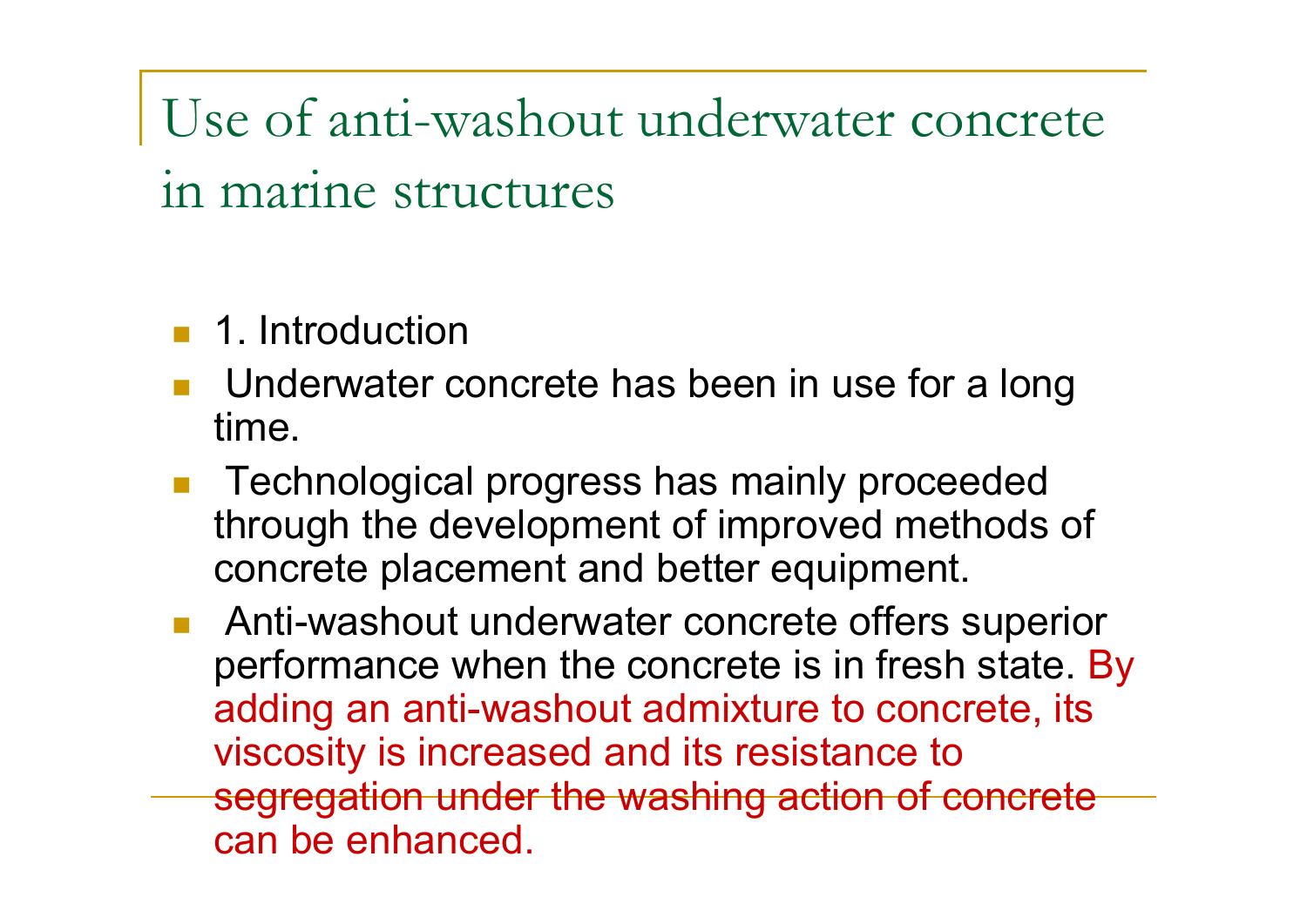- **The technology was initially introduced from** Germany to Japan. Improvements has been made as regards the design of the mix proportions, the implementation methods, and the quality of the admixtures itself.
- Superior features: underwater anti-washout property, self-compacting property, and selfleveling property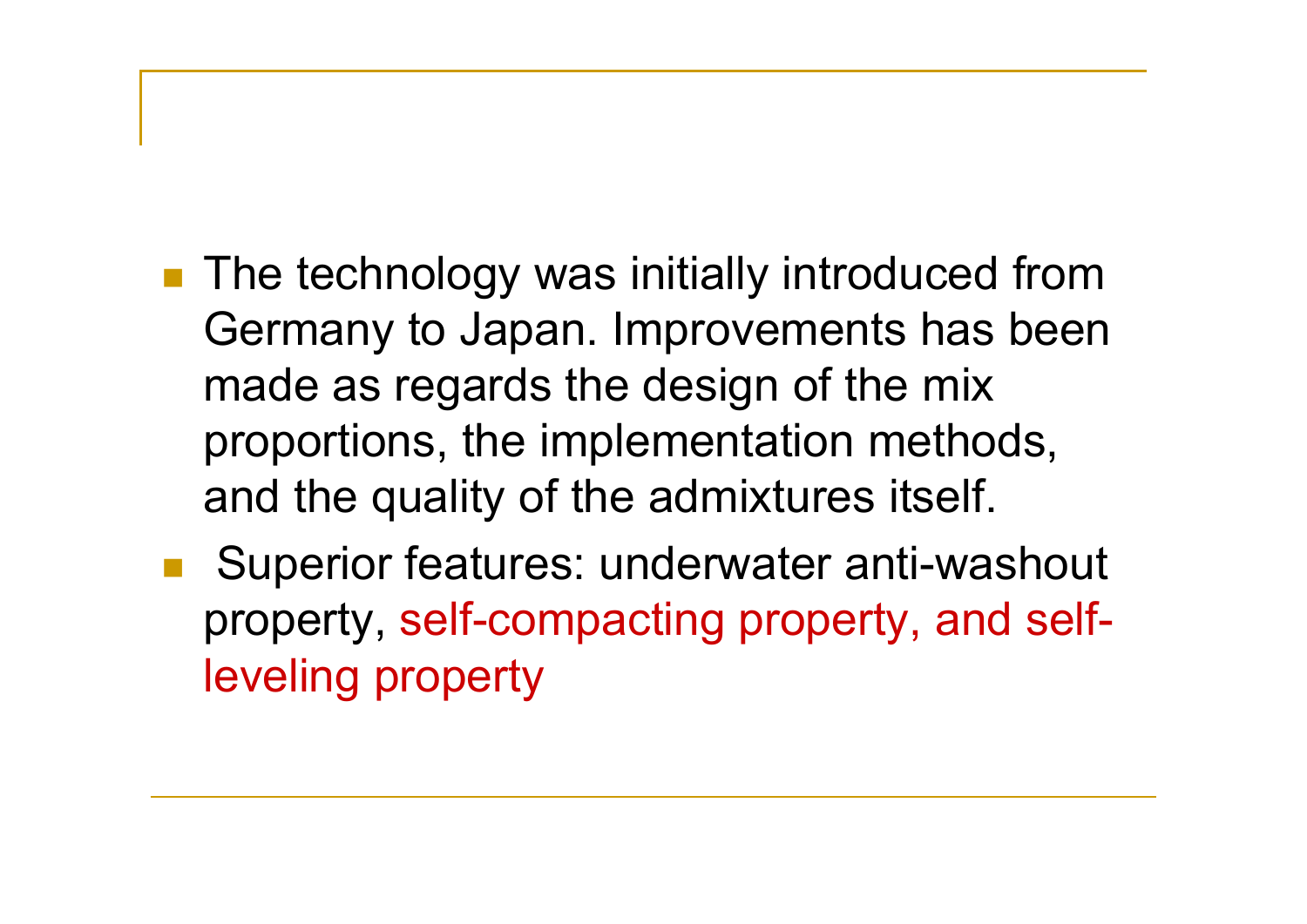# Applications:

- Gap filling ability, taking advantages of its flow ability
- **High-quality underwater concrete, particularly** where segregation is a concern.
- **The prevention of water pollution**
- **Underwater reinforced concrete structures**
- **Consolidation of stones**
- **Disaster recovery works, repairs and** reinforcement works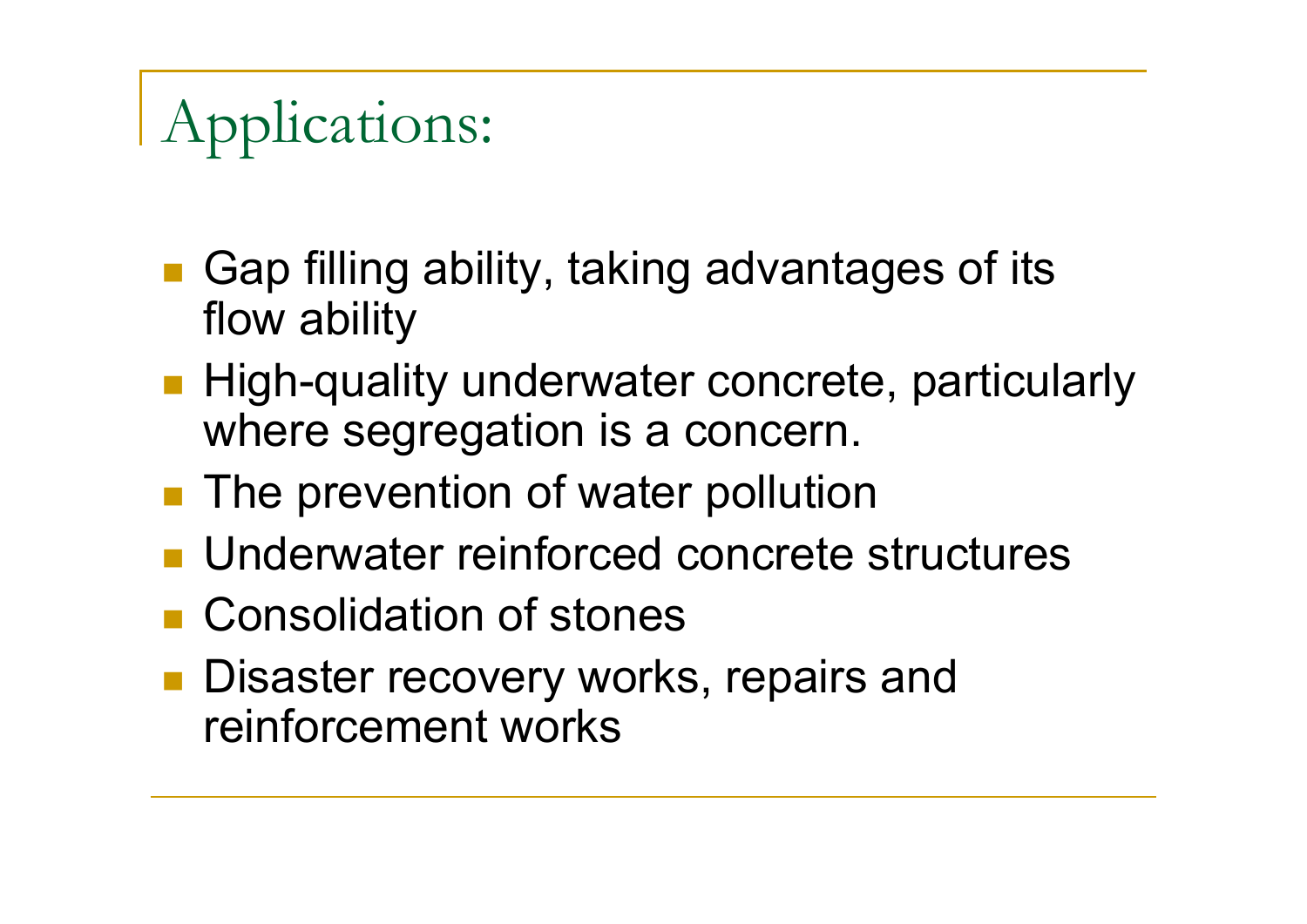- The reliability of anti-washout concrete has been greatly improved compared with conventional underwater concrete. 15-30Mpa are adapted as the design strength.
- **Pier footings for the connecting bridge at** Kansai International Airport
- **Pier work for Akashi Kaikyo bridge**
- The admixture is the heart of this concrete.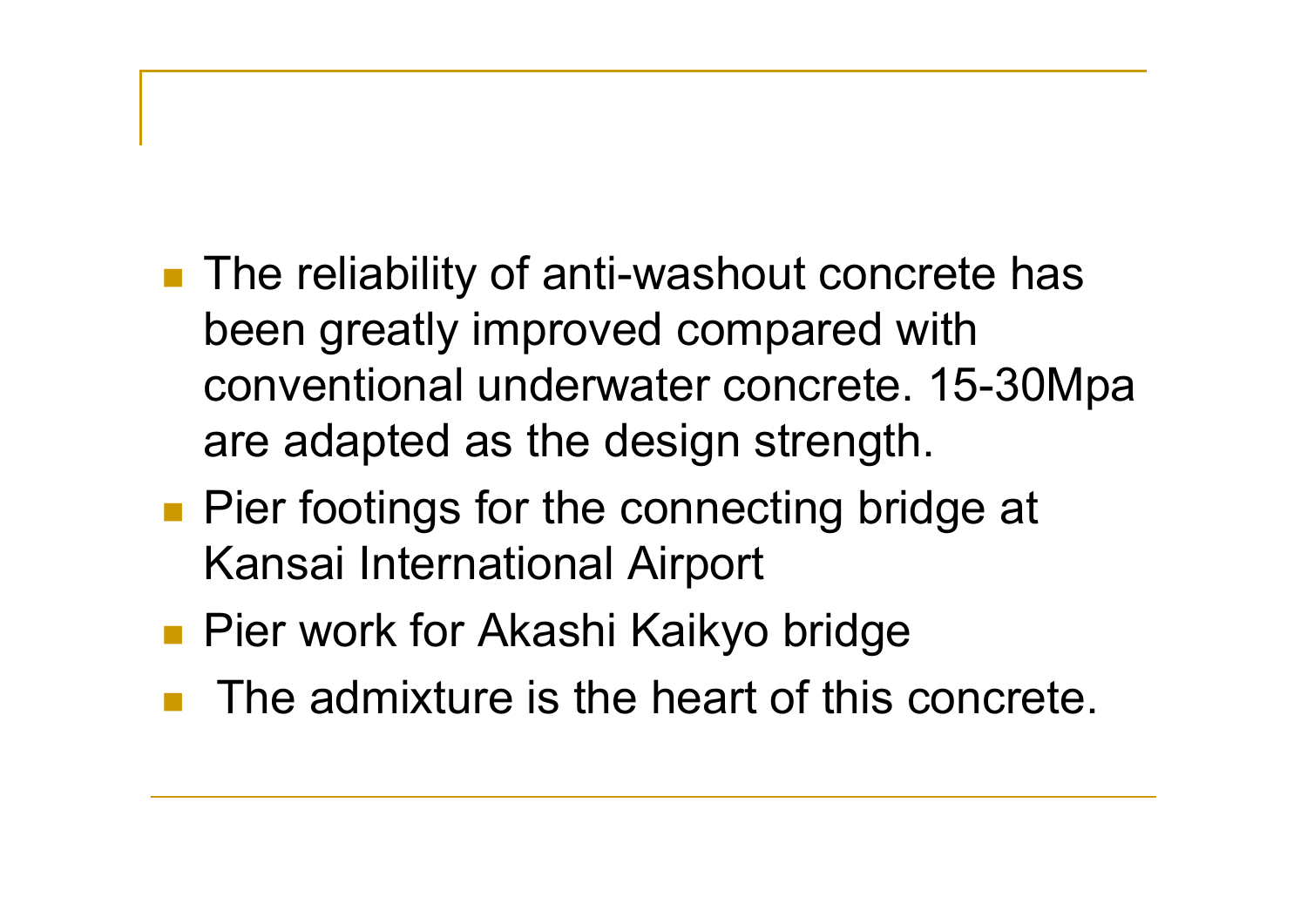## 2. Anti-washout admixtures for underwater concrete

- 2.1 Quality standards for anti-washout admixtures
- Table 1 gives the quality specifications for antiwashout concrete.
- 2.2 Composition
- $\mathbb{R}^3$
- The admixtures can be classified into two types;
- -Cellulose-based (Fig.1)
- -Acrylamide-based (Fig.2)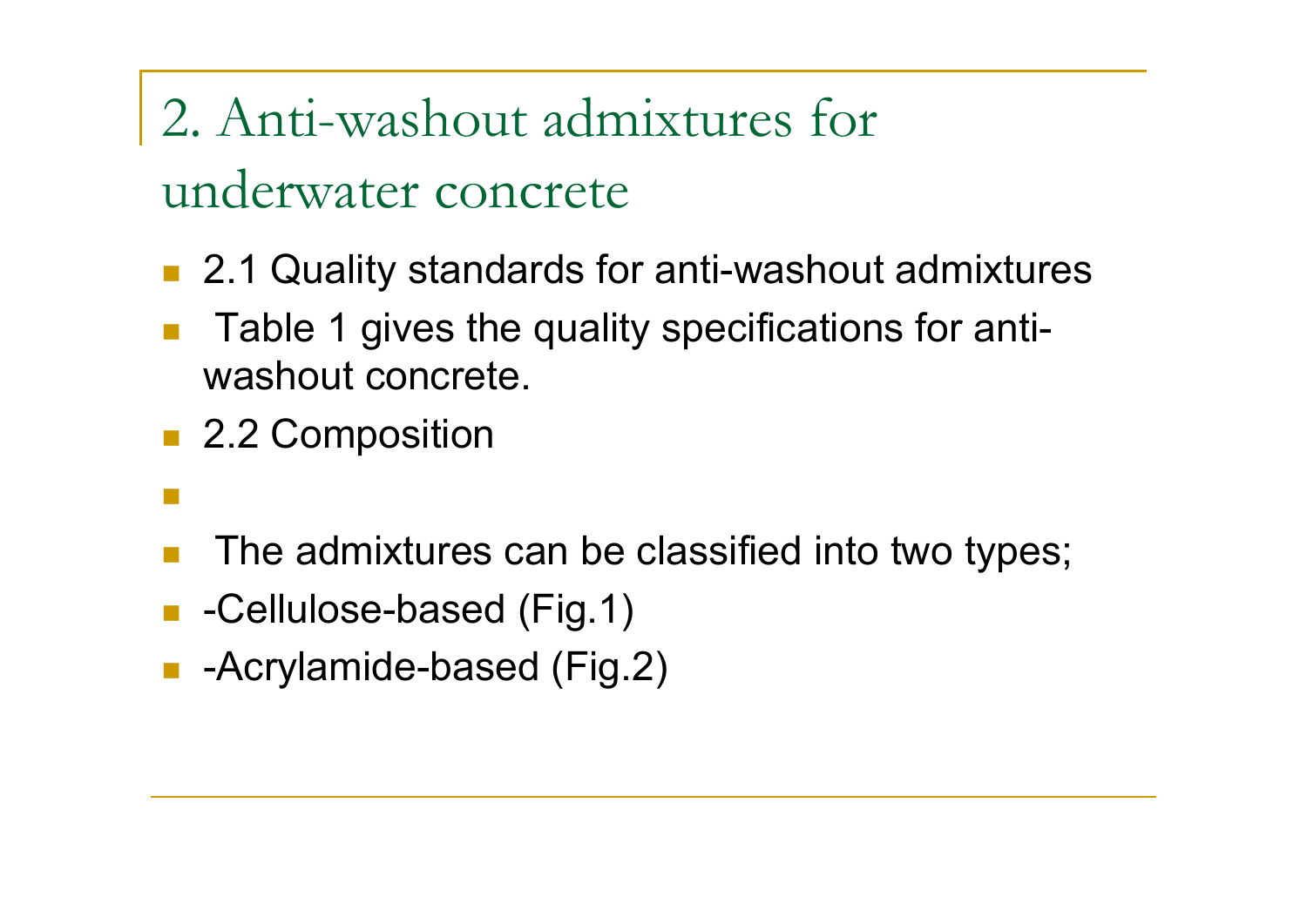## 2.3 Effect of anti-washout admixtures on

#### underwater concrete

- 2.3.1 Viscosity effect (anti-washout properties and resistance to segregation)
- **Nater-soluble polymers dissolve quickly in** water and increase the viscosity.
- $\blacksquare$  Through this action, they reduce the segregation.
- The more admixture added and the higher its molecular weight, the greater the viscosity of the concrete, and thus the better the antiwashout properties and the greater the resistance to segregation.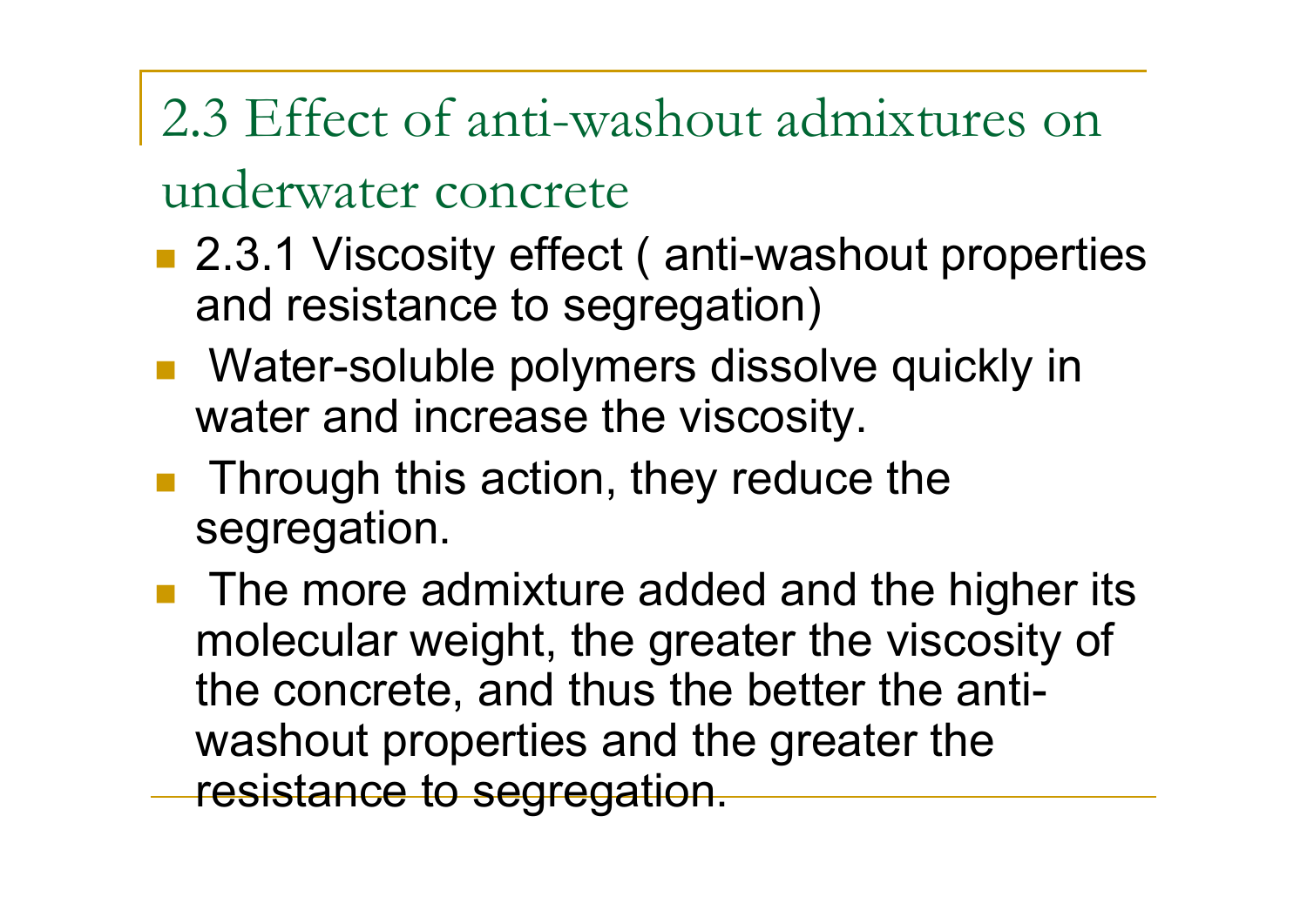- **The viscous behavior of water solution of** anti-washout admixtures and those of cement paste incorporating with the admixture are shown in Fig.3.
- The results of underwater dropping tests carried out using mortar to demonstrate the anti-washout properties are shown in Photo.1.
- Generally, the amount of admixtures added is about 2-4kg/m3 (1-1.5%/cement).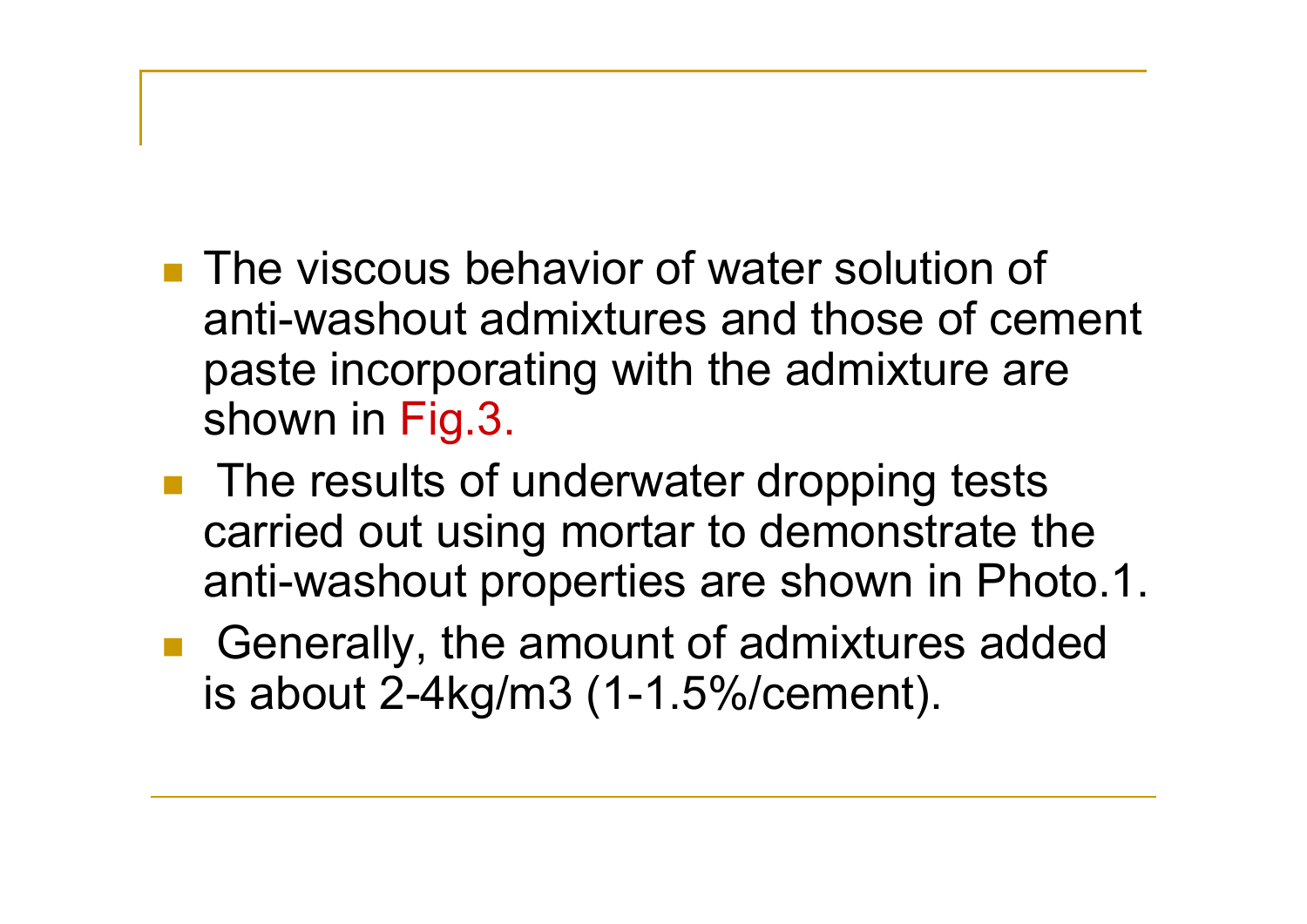# 2.3.2 Flow property and self-leveling property

- By using a combination of an anti-washout admixture and a high-range water-reducing admixture, the plastic viscosity increases while the yield value is reduced. It gives a self-leveling property, namely, the concrete spreads gradually under its own weight.
- **An example of the flow curve is shown in** Fig.4.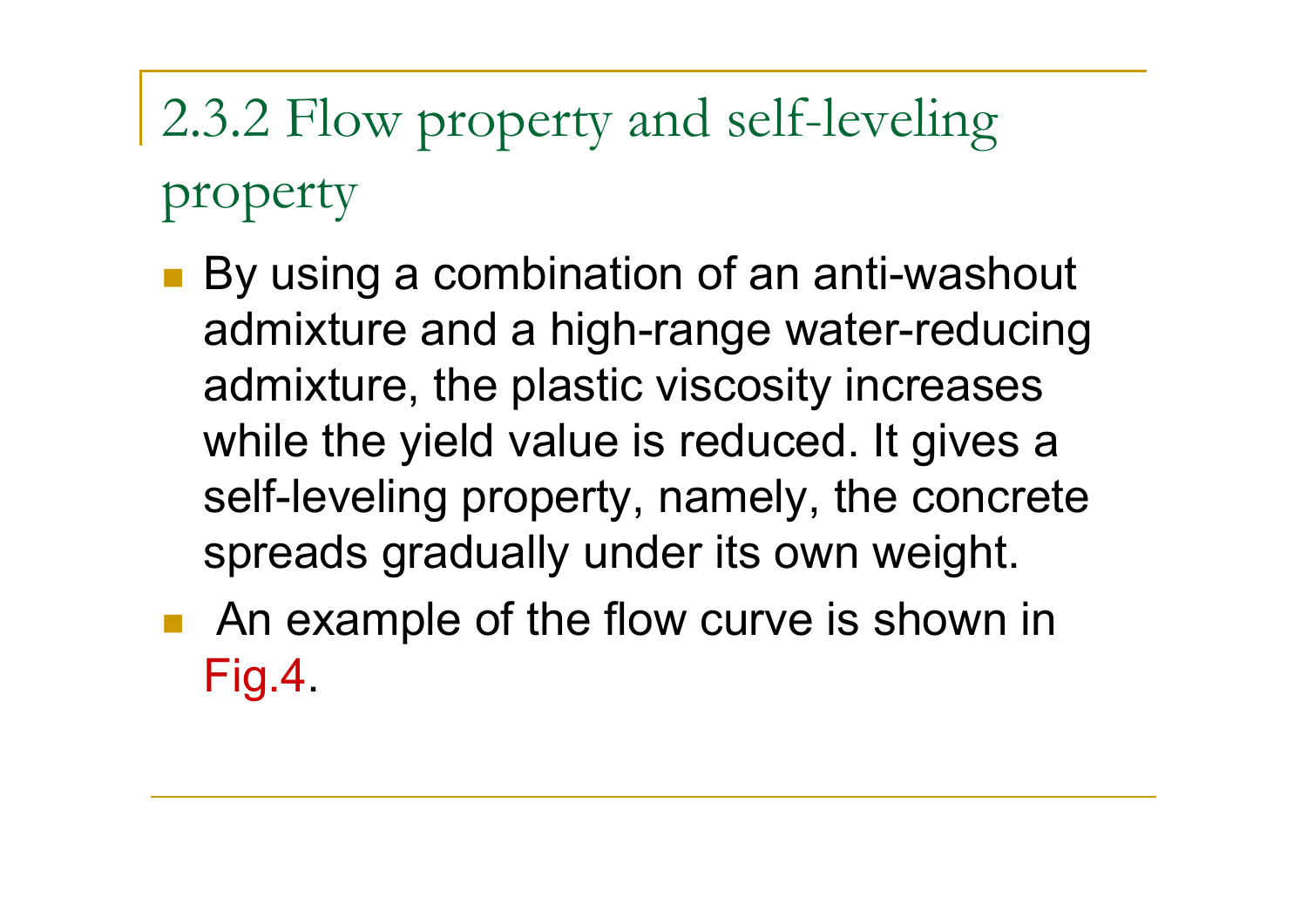- 2.3.3 Filling property
- This improves the flow ability of concrete into small gaps and between dense arrangements of reinforcing bars.
- 2.3.4 Retarding setting
- Cellulose-based anti-washout admixtures cause adsorption onto the cement, resulting in retarded setting.
- $\blacksquare$  This is useful in the case of large volume construction, and has an advantages leading to better flatness also improving workability.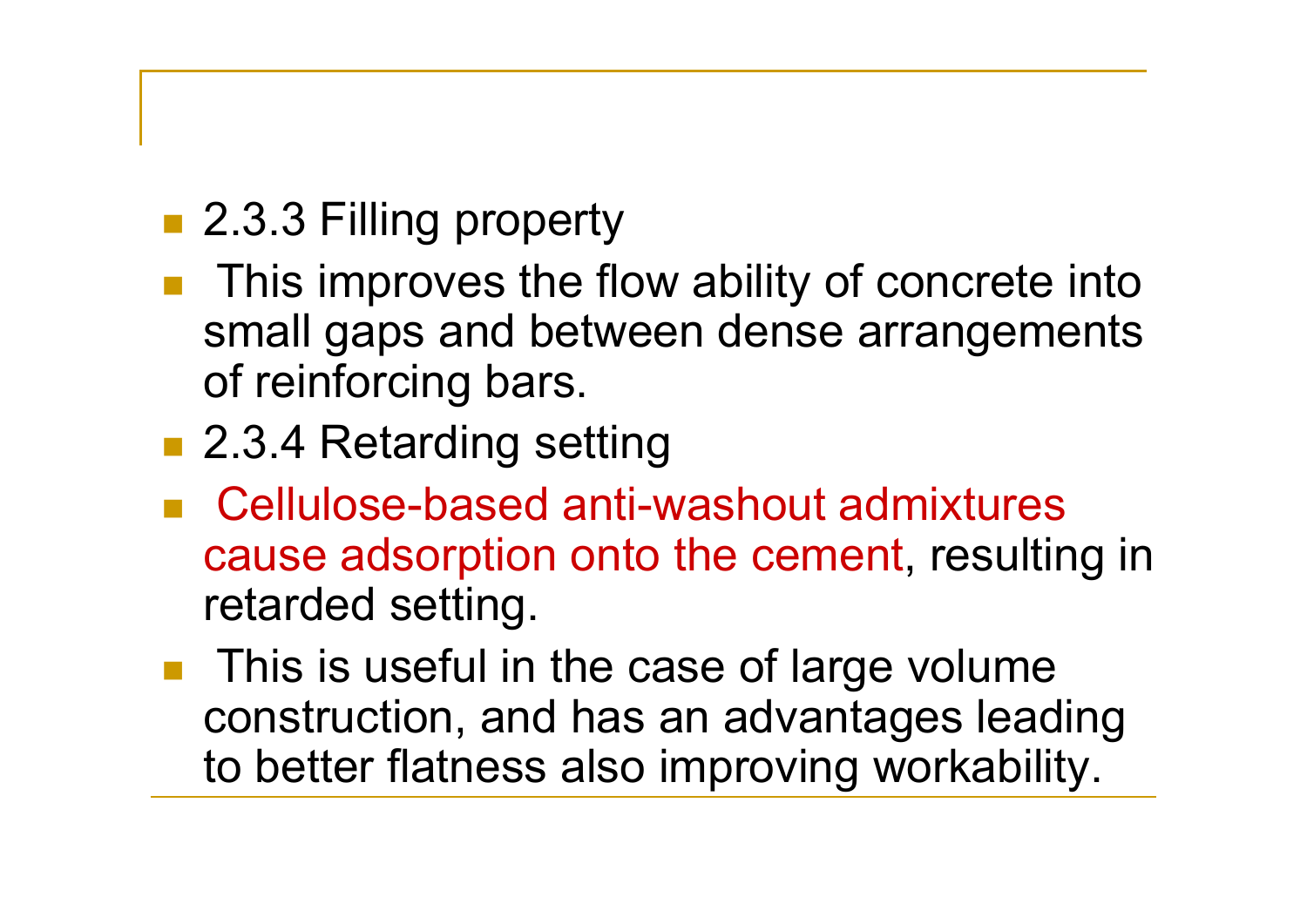### 3. Qualities of anti-washout underwater

#### concrete

- 3.1 Fresh concrete
- The fresh concrete has the following properties.
- $\blacksquare$  -Resistance to segregation under washing action of water is greater
- $\blacksquare$  -Better flowability, filling and self-leveling properties
- $\blacksquare$  -Setting time tend to be retarded
- $\blacksquare$  -No bleeding occurs practically
- The factors: anti-washout admixtures, chemical admixtures, other concrete materials, the mix proportions, the mixing methods, temperature,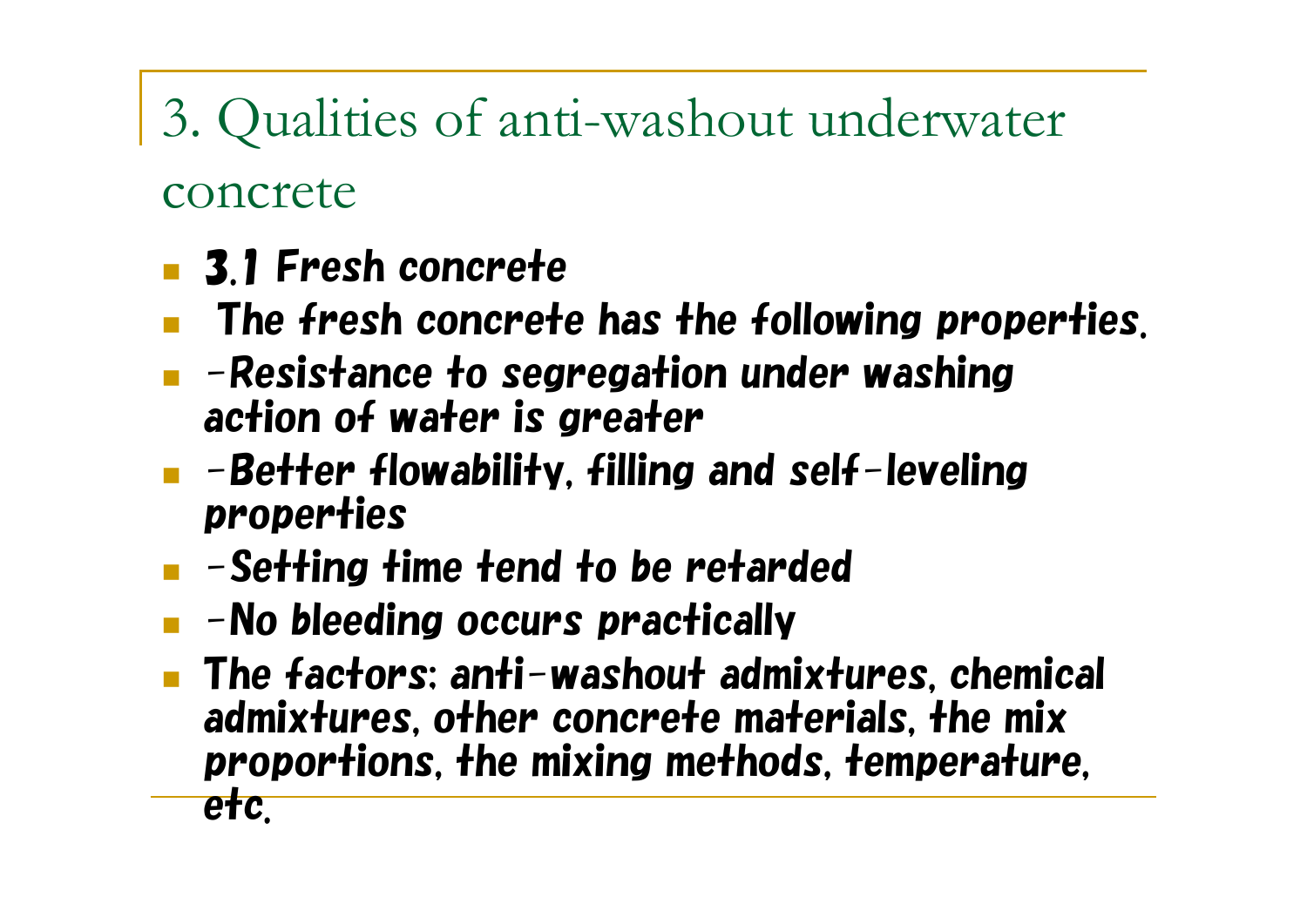### 3.1.1 Resistance to segregation

- (1)Verification of segregation resistance using the underwater free-dropping test
- This test can visually demonstrates resistance to segregation in comparison with ordinary concrete.
- Anti-washout concrete and ordinary concrete are dropped freely from a height of 60cm.
- Lower half of the settled concrete are tested.
- The results of such tests are shown in Fig.5.
- The mix proportion of anti-washout concrete is almost unchanged.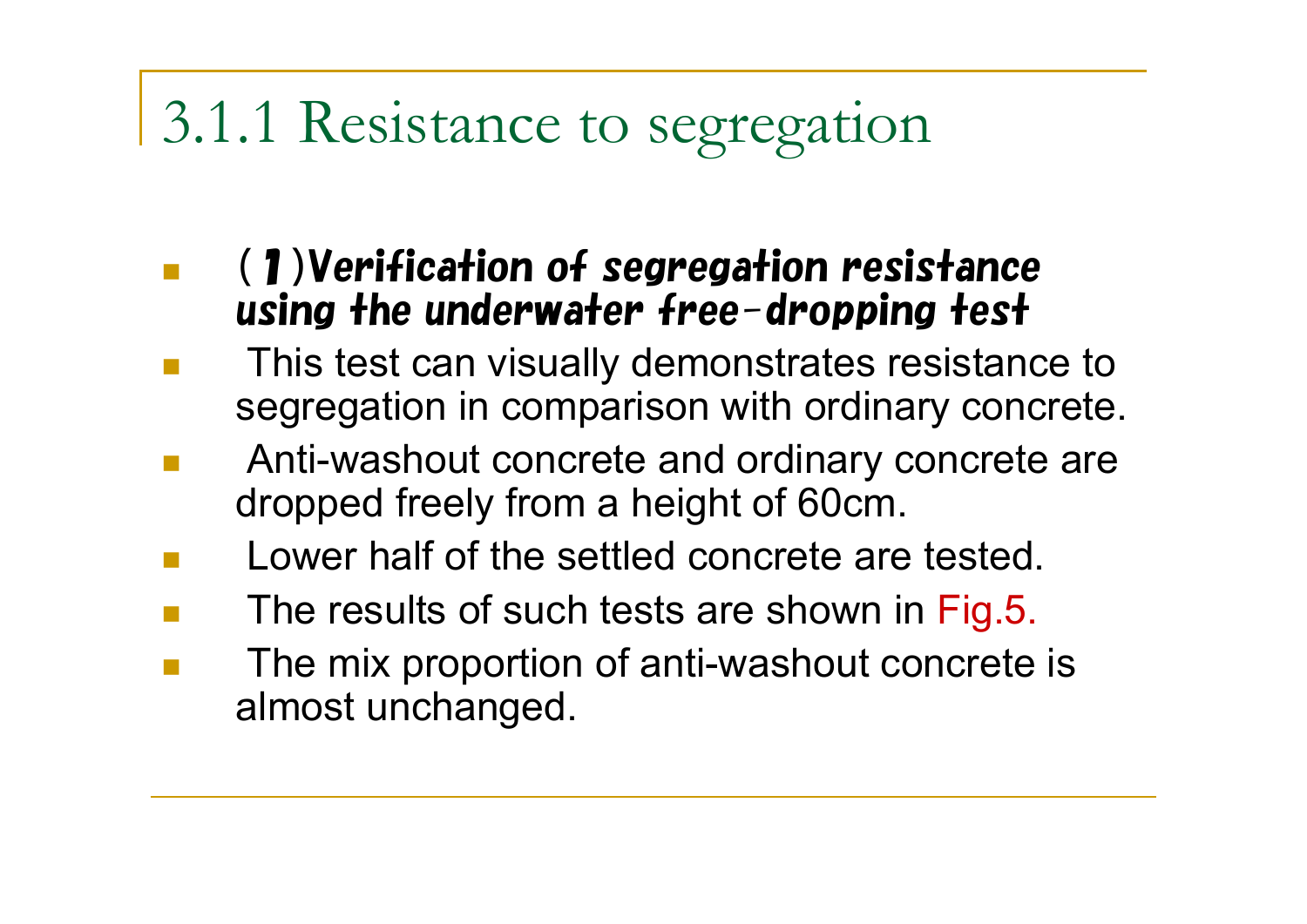#### $\blacksquare$  (2) Effect of anti-washout admixture on the pH value and turbidity of water after concrete dropping

- The pH values and turbidity (濁度) are reduced due to increasing amount of anti-washout admixtures.
- (3) Others
- When high-range water-reducing admixture is added to the anti-washout concrete, there is a tendency for turbidity to increase as slump flow increases.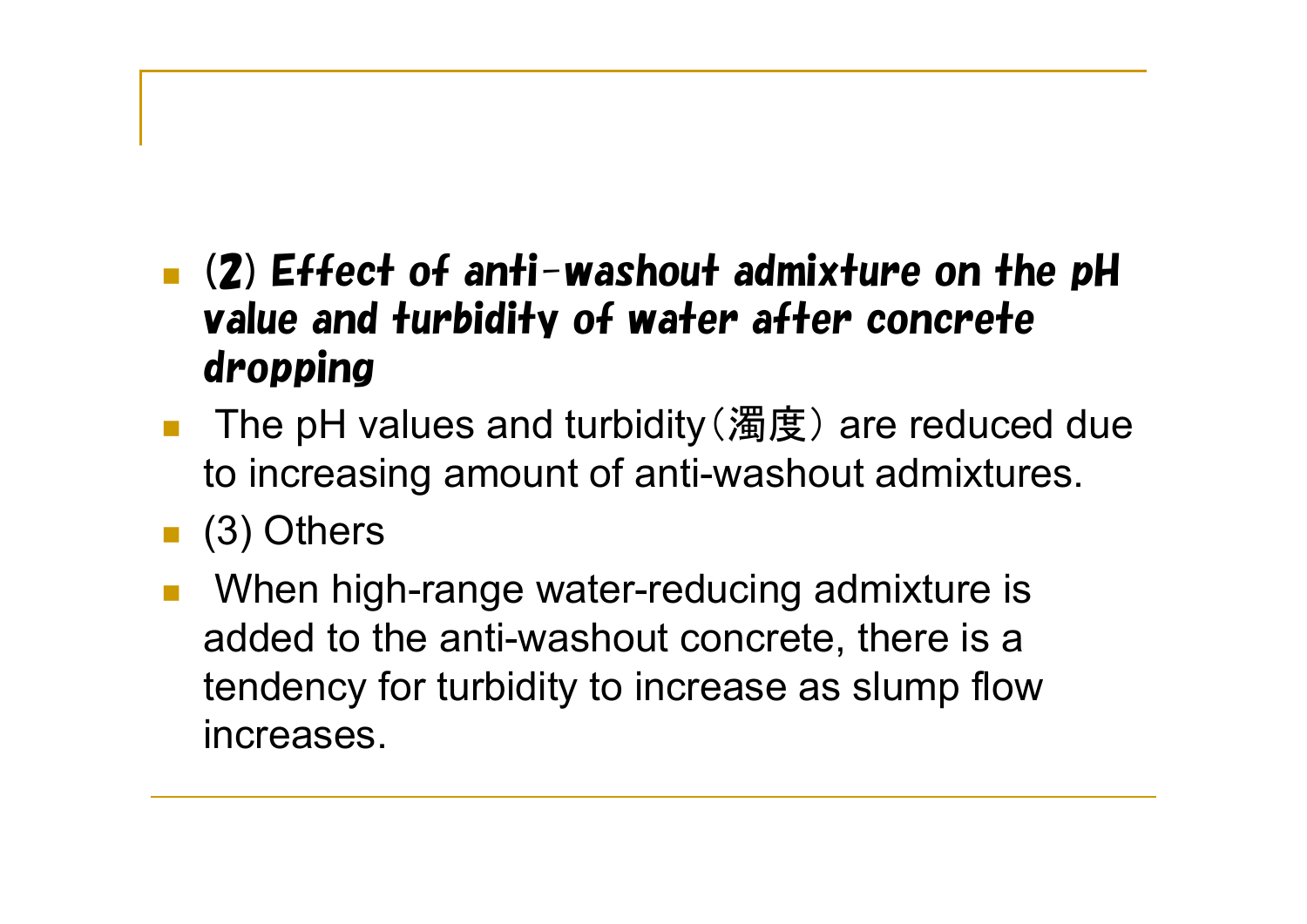#### **3.1.2 Flow property**

- The degree of deformation is large even though it appears to be stiff compared with ordinary concrete.
- **For this reason, the consistency should be evaluated** by means of slump flow.

#### **3.1.3 Filling property**

- No testing method suitable for evaluation of filling property has been established.
- When this type of concrete is used in a critical structure, it is customary to use a mock-up (proto type) model.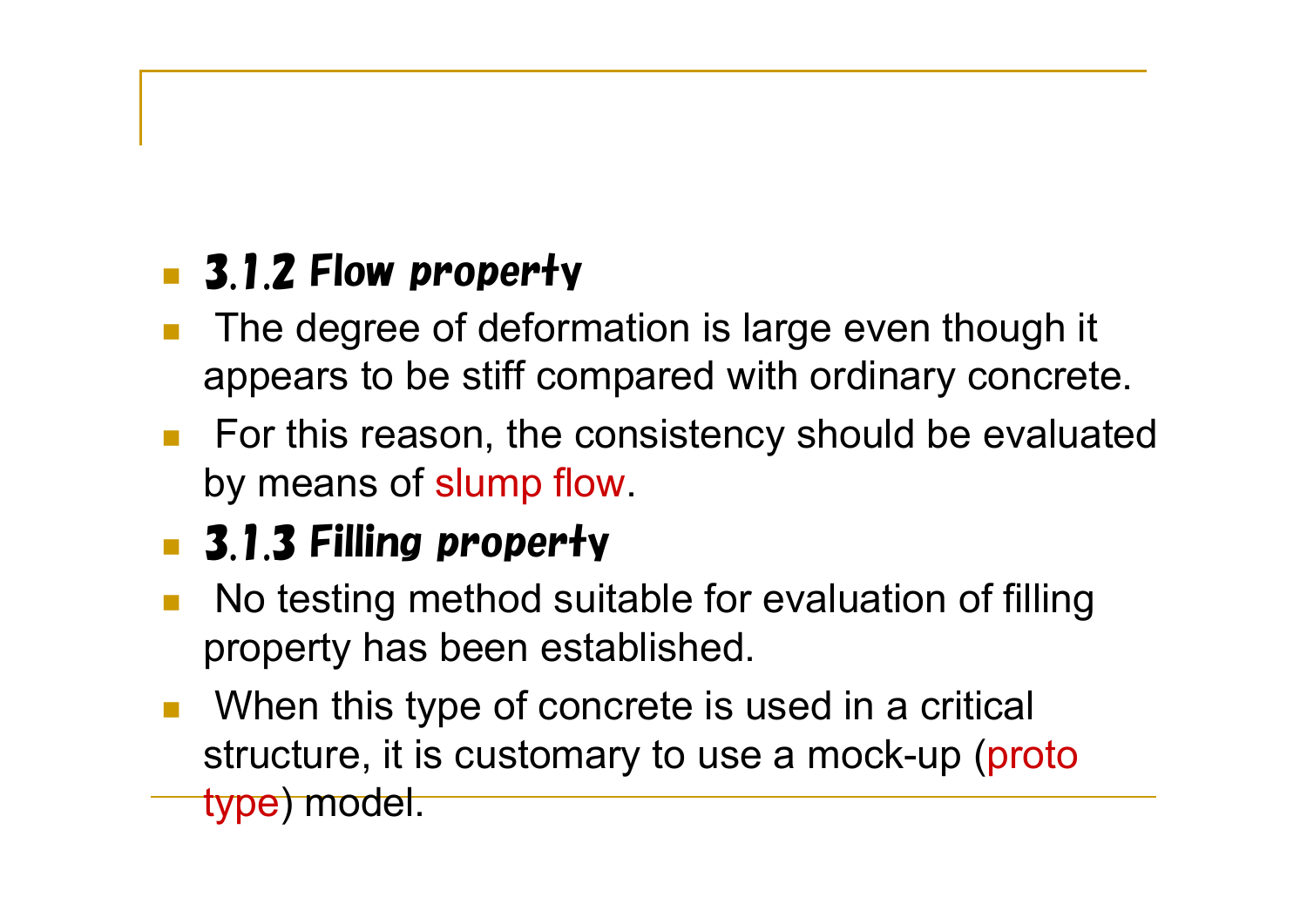### 3.2 Hardened concrete

#### **B** 3.2.1 Strength characteristics

- With the anti-washout underwater concrete, strength is also affected by:
- **The anti-washout admixture used.**
- Concrete placement method underwater.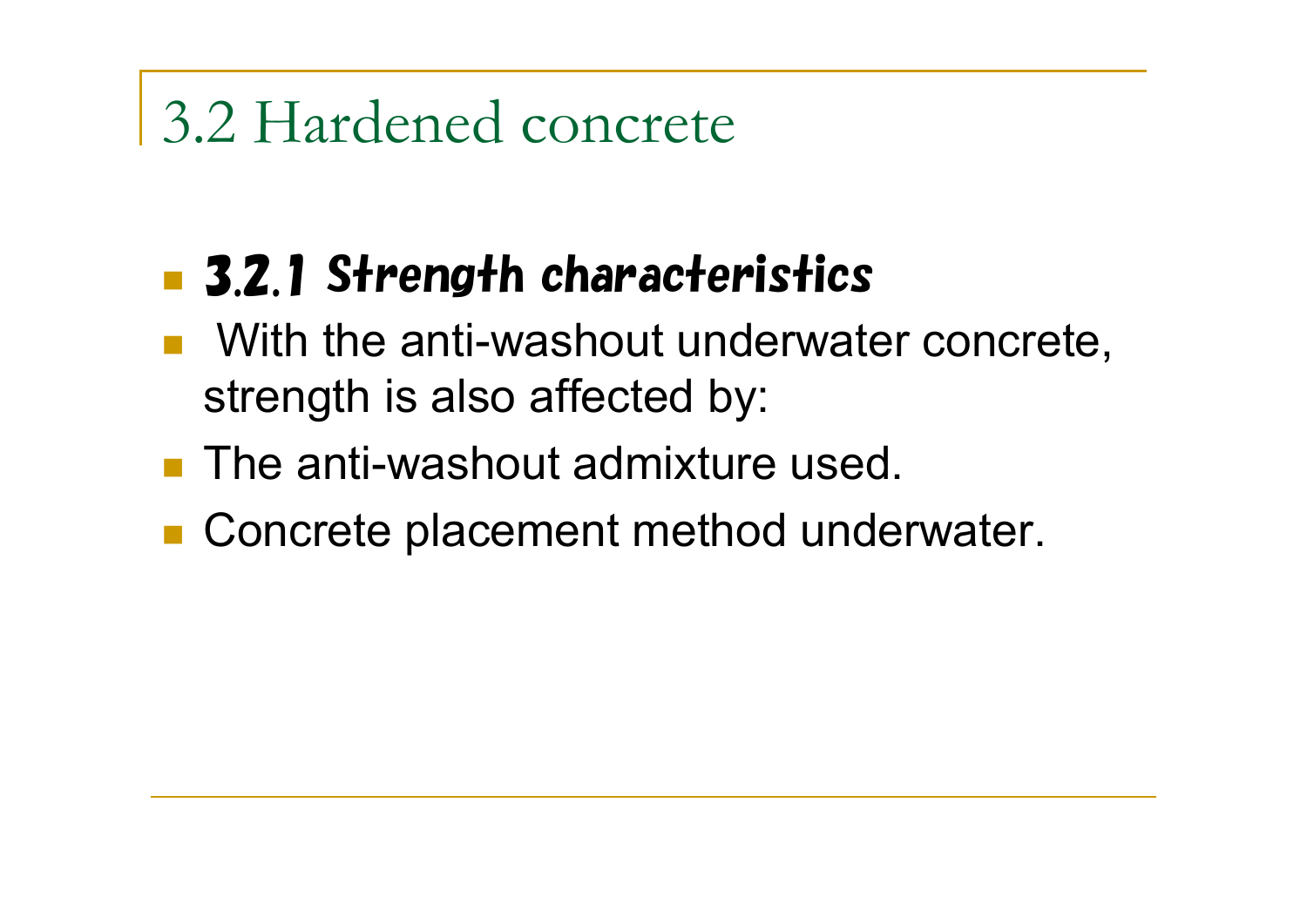#### (1) Compressive strength

- Fig.6 shows an example where the underwater dropping height is 20cm.
- The underwater/in-air strength ratio increases in proportion to the amount of admixture.

#### (2) Young's modulus

- **This modulus is somewhat lower than that of the** ordinary concrete.
- **(3) Flexural, tensile and shear strength**
- The relationships are approximately same as those of ordinary concrete.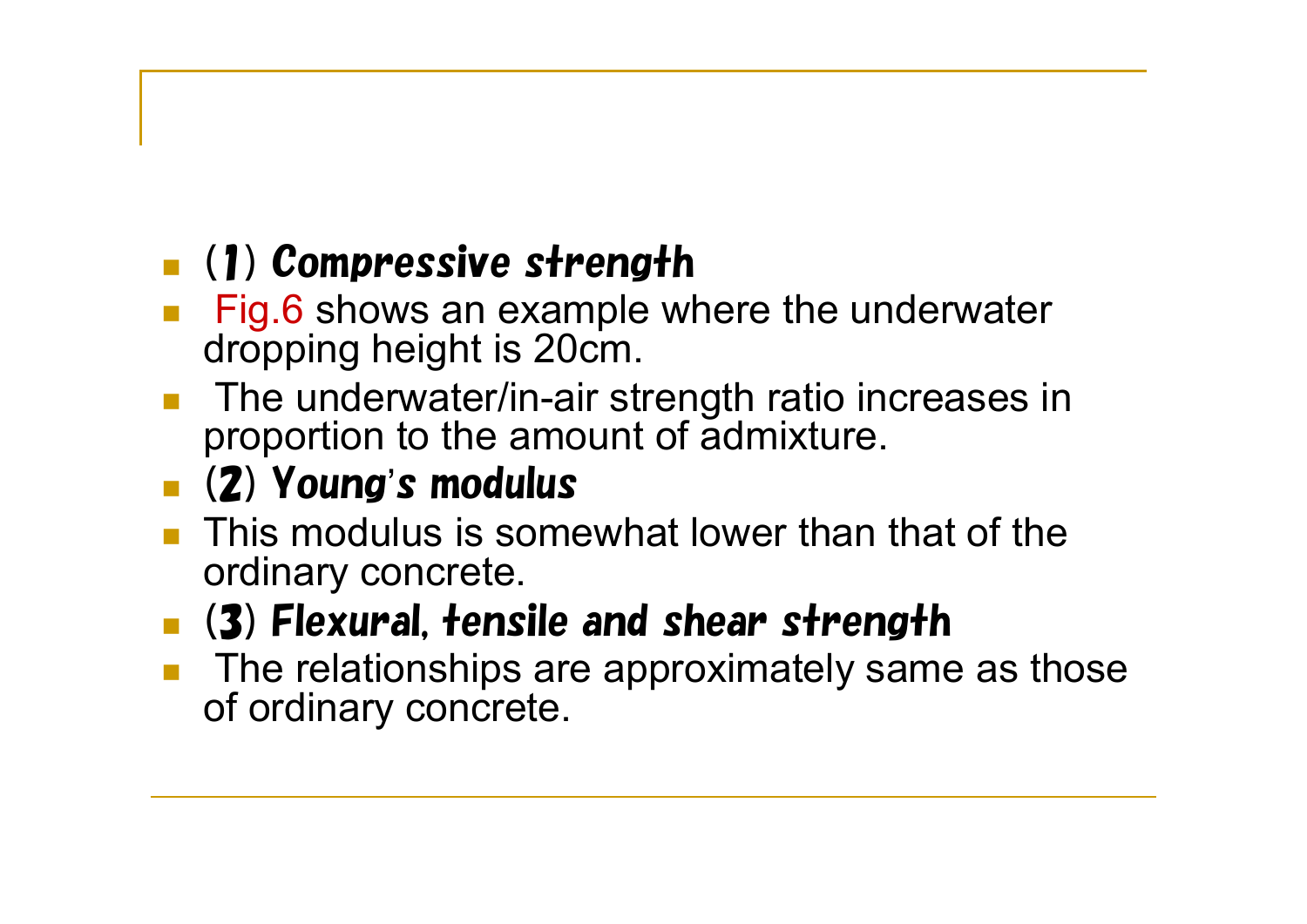### **3.2.2 Bonding strength**

■ The lowest strength ratio of all is in horizontal bars in ordinary concrete.

## **3.2.3 Strength of construction joint**

- It is recommended to clean the surface (clean up laitance).
- **B** 3.2.4 Drying shrinkage
- It is slightly larger.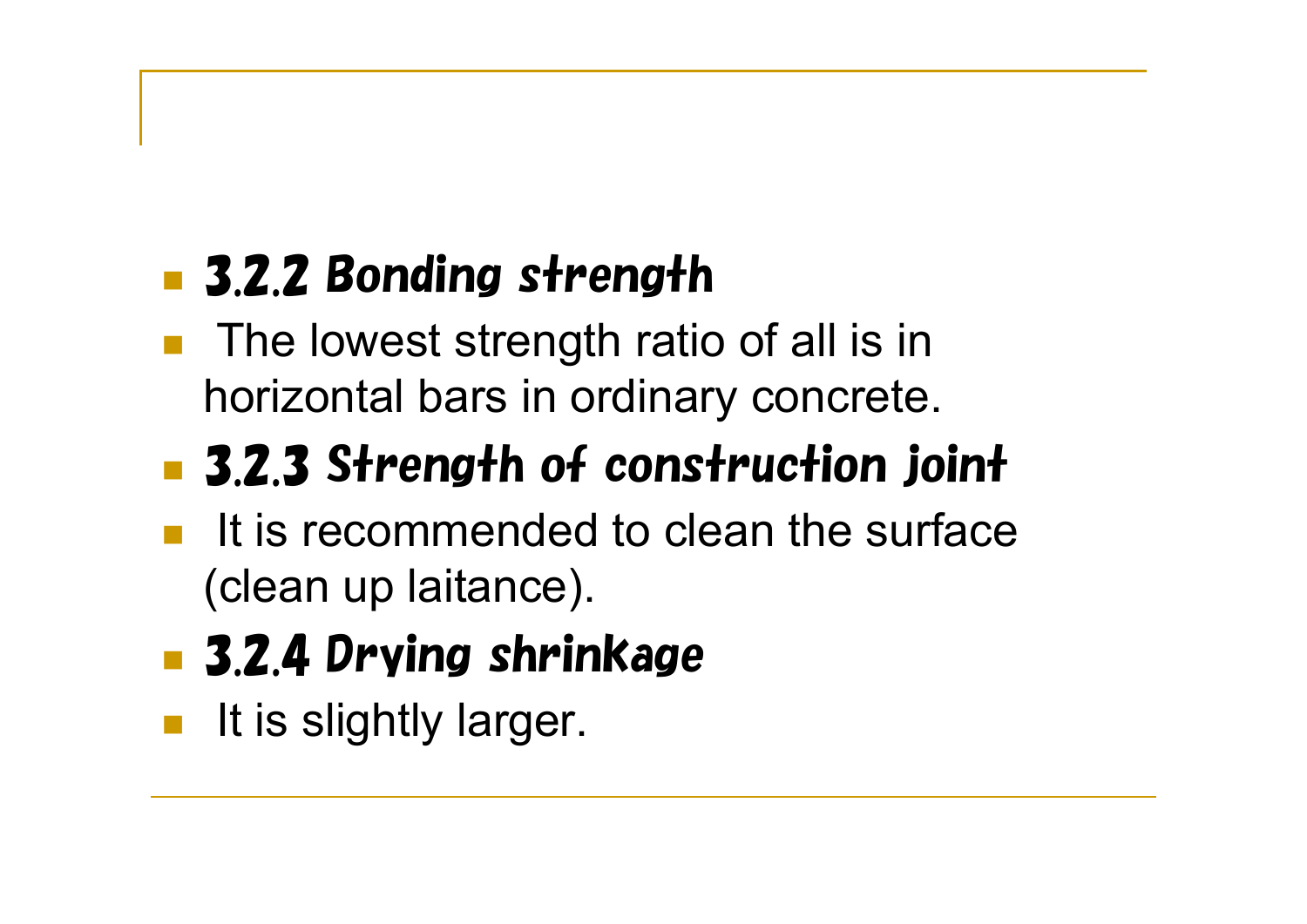#### **3.2.5 Creep**

■ As the unit content of the water is larger, the creep is larger.

### **3.2.6 Durability**

■ As long as this concrete is under water, it will not be worse.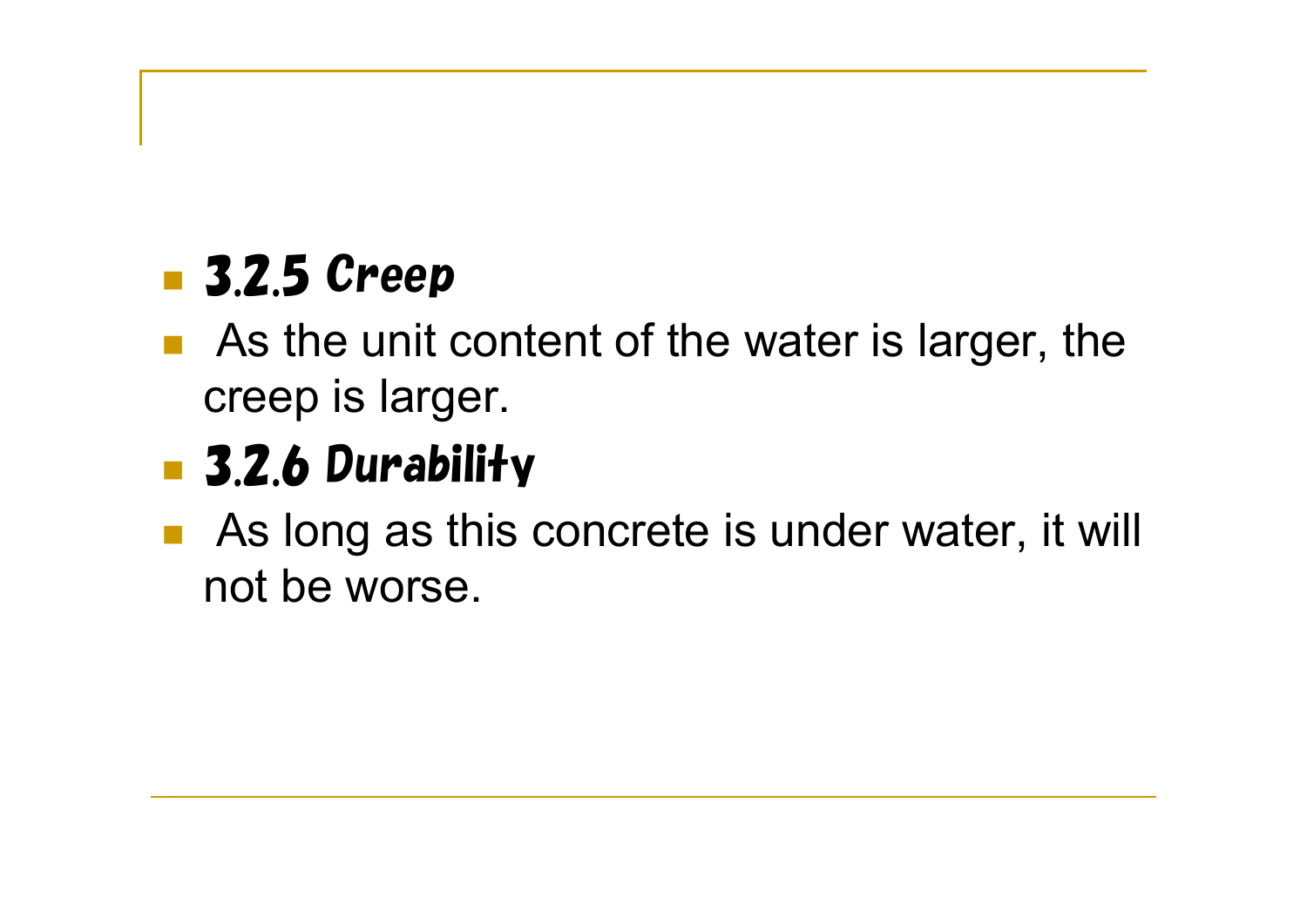#### 3.3 Long distance flow experiment

- Table2 Mix proportion
- **Fig.7** The form for the long distance flow experiment
- **Photo 2 Measurement of flow gradient for a** placement speed of 0.4m/h
- **Fig.8 The relationship between flow distance** and compressive strength
- **Fig.9 The relationship between flow distance** and density